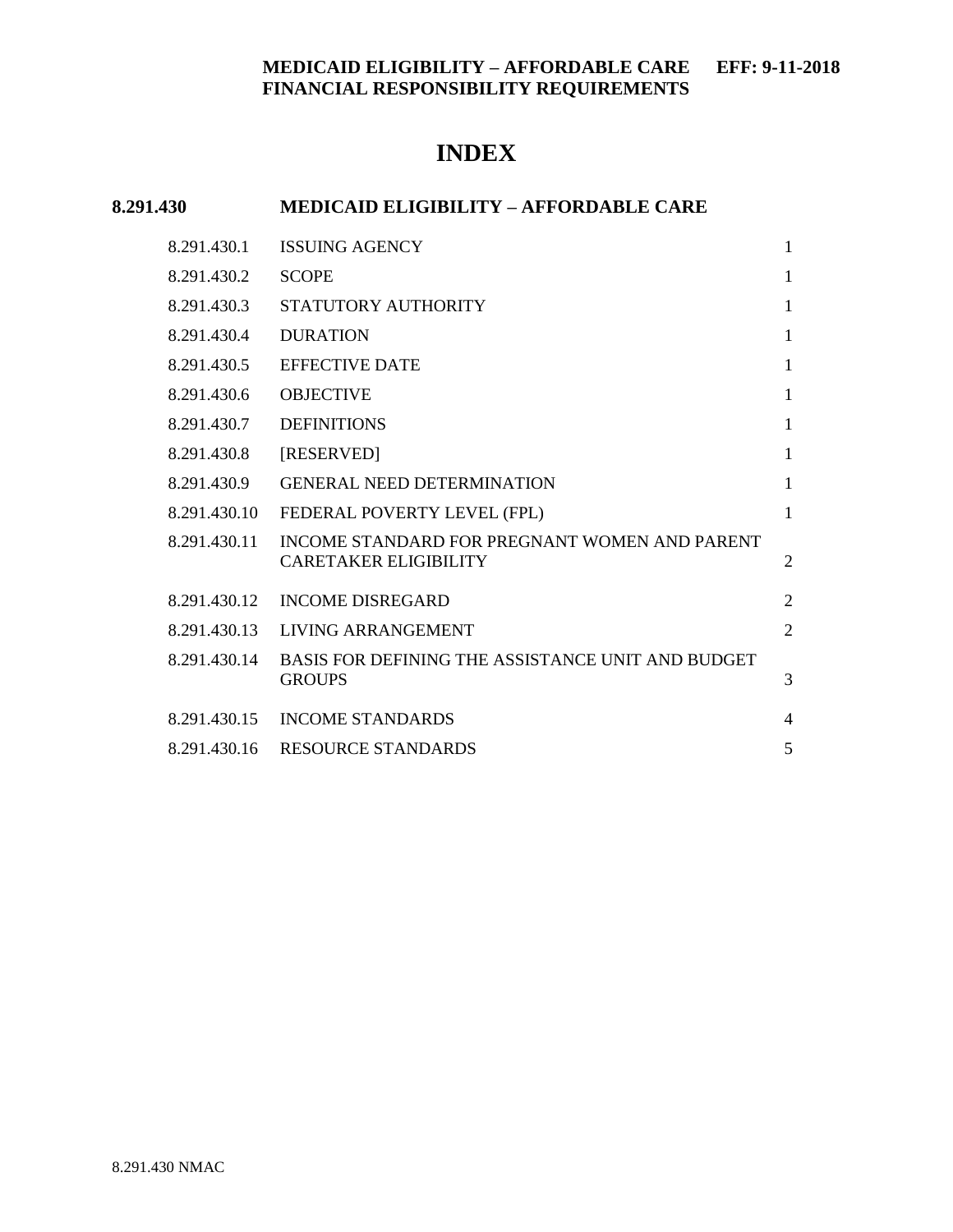#### **TITLE 8 SOCIAL SERVICES CHAPTER 291 MEDICAID ELIGIBILITY - AFFORDABLE CARE PART 430 FINANCIAL RESPONSIBILITY REQUIREMENTS**

<span id="page-1-0"></span>**8.291.430.1 ISSUING AGENCY:** New Mexico Human Services Department (HSD). [8.291.430.1 NMAC - Rp, 8.291.430.1 NMAC, 11/16/2015]

<span id="page-1-1"></span>**8.291.430.2 SCOPE:** The rule applies to the general public. [8.291.430.2 NMAC - Rp, 8.291.430.2 NMAC, 11/16/2015]

<span id="page-1-2"></span>**8.291.430.3 STATUTORY AUTHORITY:** The New Mexico medicaid program and other health care programs are administered pursuant to regulations promulgated by the federal department of health and human services under Title XIX of the Social Security Act as amended or by state statute. See Section 27-1-12 NMSA et seq.

[8.291.430.3 NMAC - Rp, 8.291.430.3 NMAC, 11/16/2015]

<span id="page-1-3"></span>**8.291.430.4 DURATION:** Permanent.

[8.291.430.4 NMAC - Rp, 8.291.430.4 NMAC, 11/16/2015]

<span id="page-1-4"></span>**8.291.430.5 EFFECTIVE DATE:** November 16, 2015, unless a later date is cited at the end of a section. [8.291.430.5 NMAC - Rp, 8.291.430.5 NMAC, 11/16/2015]

<span id="page-1-5"></span>**8.291.430.6 OBJECTIVE:** The objective of this rule is to provide specific instructions when determining eligibility for the medicaid program and other health care programs. Processes for establishing and maintaining a medical assistance programs (MAP) category of the affordable care eligibility are detailed in the 8.291.400 through 8.291.430 NMAC.

[8.291.430.6 NMAC - Rp, 8.291.430.6 NMAC, 11/16/2015]

<span id="page-1-6"></span>**8.291.430.7 DEFINITIONS:** Refer to 8.291.400 NMAC for detailed descriptions. [8.291.430.7 NMAC - Rp, 8.291.430.7 NMAC, 11/16/2015]

#### <span id="page-1-7"></span>**8.291.430.8 [RESERVED]**

[8.291.430.8 NMAC - Rp, 8.291.430.8 NMAC, 11/16/2015; A/E, 4/1/2016]

<span id="page-1-8"></span>**8.291.430.9 GENERAL NEED DETERMINATION:** To be eligible for a MAP category of eligibility, an applicant or a recipient must meet specific income standards. [8.291.430.9 NMAC - Rp, 8.291.430.9 NMAC, 11/16/2015]

<span id="page-1-9"></span>**8.291.430.10 FEDERAL POVERTY LEVEL (FPL):** This part contains the monthly federal poverty level table for use in determining monthly income standards for MAP categories of eligibility outlined in 8.291.400.10  $NMAC$ 

| <b>HOUSEHOLD</b><br><b>SIZE</b> | 100%    | 133%    | 138%    | 190%    | 240%    | 250%    | 300%     |
|---------------------------------|---------|---------|---------|---------|---------|---------|----------|
|                                 | \$1,012 | \$1,346 | \$1,397 | \$1,923 | \$2,428 | \$2,530 | \$3,035  |
|                                 | \$1,372 | \$1,825 | \$1,893 | \$2,607 | \$3,292 | \$3,430 | \$4,115  |
| 3                               | \$1,732 | \$2,304 | \$2,390 | \$3,291 | \$4,156 | \$4,330 | \$5,195  |
| 4                               | \$2,092 | \$2,782 | \$2,887 | \$3,975 | \$5,020 | \$5,230 | \$6,275  |
|                                 | \$2,452 | \$3,261 | \$3,384 | \$4,659 | \$5,884 | \$6,130 | \$7,355  |
| 6                               | \$2,812 | \$3,740 | \$3,881 | \$5,343 | \$6,748 | \$7,030 | \$8,435  |
|                                 | \$3,172 | \$4,219 | \$4,377 | \$6,027 | \$7,612 | \$7,930 | \$9,515  |
| 8                               | \$3,532 | \$4,698 | \$4,874 | \$6,711 | \$8,476 | \$8,830 | \$10,595 |
| $+1$                            | \$360   | \$479   | \$497   | \$684   | \$864   | \$900   | \$1,080  |

[8.291.430.10 NMAC - Rp, 8.291.430.10 NMAC, 11/16/2015; A/E, 4/1/2016; A/E, 9/14/2017; A, 2/1/2018; A/E, 5/17/2018; A, 9/11/2018]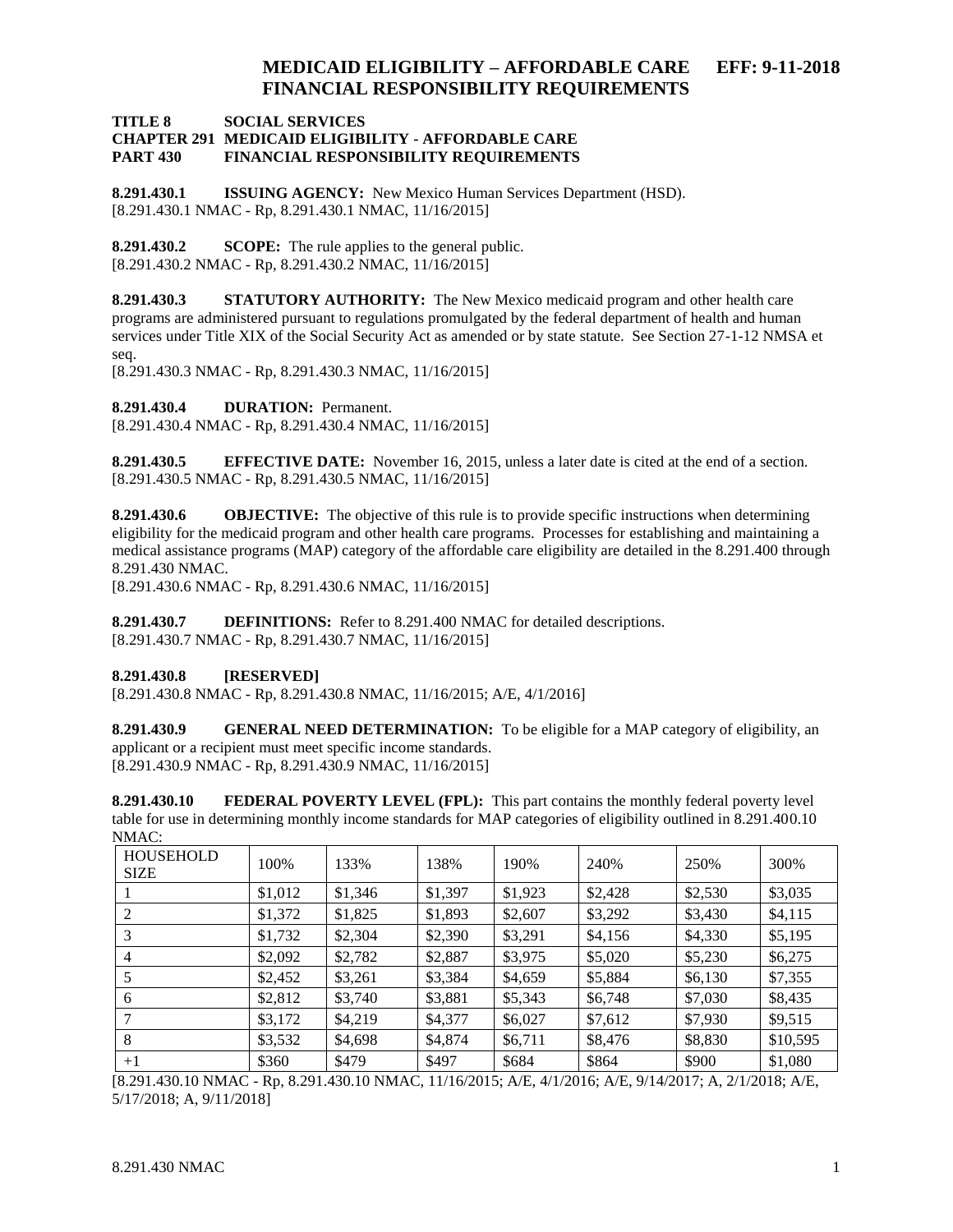#### <span id="page-2-0"></span>**8.291.430.11 INCOME STANDARD FOR PREGNANT WOMEN AND PARENT CARETAKER**

**ELIGIBILITY:** This part contains the MAP category of pregnant women and parent caretaker eligibility's fixed monthly standard for an applicant or recipient:

| <b>HOUSEHOLD</b> | <b>MONTHLY INCOME</b> |
|------------------|-----------------------|
| <b>SIZE</b>      | <b>LIMIT</b>          |
|                  | \$451                 |
| 2                | \$608                 |
| 3                | \$765                 |
| 4                | \$923                 |
| 5                | \$1,080               |
| 6                | \$1,238               |
| 7                | \$1,395               |
| 8                | \$1,553               |
| $+1$             | \$158                 |

[8.291.430.11 NMAC - Rp, 8.291.430.11 NMAC, 11/16/2015]

<span id="page-2-1"></span>**8.291.430.12 INCOME DISREGARD:** A disregard of five percent of 100 percent of the current FPL, according to the applicant's or recipient's budget group size, will be given according to the Affordable Care Act (ACA) related category of eligibility. This income disregard will be subtracted from the countable income. [8.291.430.12 NMAC - Rp, 8.291.430.12 NMAC, 11/16/2015]

<span id="page-2-2"></span>**8.291.430.13 LIVING ARRANGEMENT:** All individuals listed on the MAP application are evaluated according to their living arrangement to determine if they can be included in an assistance group or budget group.

**A.** Extended living in the home: An individual physically absent from the home is a member of the assistance unit or budget group. Extended living in the home includes:

**(1)** attending college or boarding school;

**(2)** receiving treatment in a title XIX MAD enrolled facility (including institutionalized when meeting a nursing facility (NF) level of care (LOC) and intermediate care facilities for the mentally retarded (ICF-MRs);

**(3)** emergency absences: an applicant or recipient absent from the home due to an emergency, who is expected to return to the household, continues to be a member of the household;

**(4)** foster care placements: a minor applicant or minor recipient removed from the home by a child protective services agency (tribal, bureau of Indian affairs, or children, youth and families department) will be considered to be living in the home until the adjudicatory hearing; if the adjudicatory hearing results in custody being granted to some other entity, the minor applicant or minor recipient will be removed from the assistance unit and budget group;

**(5)** inmate of a public institution:

**(a)** see 8.200.410.15 NMAC for the definition of a public institution and an inmate

of a public institution;

**(b)** an inmate of a public institution is included in the household with other mandatory household members if he or she is expected to file a tax return or be claimed as a tax dependent; see 8.291.430.14 NMAC;

**(c)** an inmate of a public institution is not included in the household if he or she neither files a tax return nor is claimed as a tax dependent which requires that mandatory household members be living together; see 8.291.430.14 NMAC.

**B.** Extended living in the home also includes:

- **(1)** residential treatment centers;
- **(2)** group homes; and
- **(3)** free-standing psychiatric hospitals.

**C.** Living in the home with a parent caretaker: To be included in the assistance unit, a minor applicant or minor recipient must be living, or considered to be living, in the home of:

**(1)** a biological or adoptive or step parent (there is a presumption that a child born to a married woman is the child of the husband); or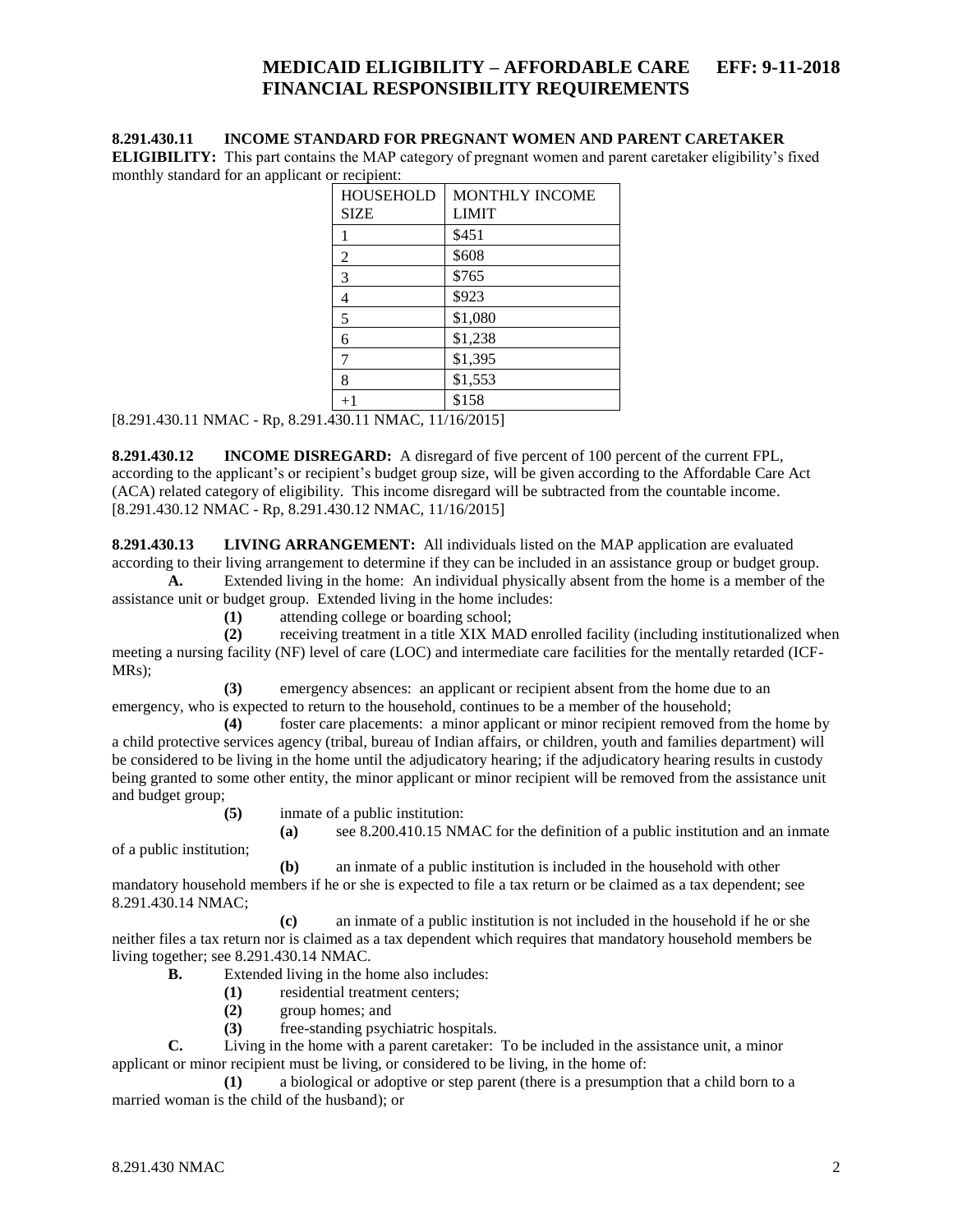**(2)** a specified relative who:

**(a)** is related within the fifth degree of relationship by blood, marriage or adoption, as determined by New Mexico statute Chapter 45 - Uniform Probate Code; a relationship based upon marriage, such as "in-law" or "step" relationships, continues to exist following the dissolution of the marriage by divorce or death; and

**(b)** assumes responsibility for the day-to-day care and control of the minor applicant or minor recipient; the determination of whether an individual functions as the specified relative shall be made by the specified relative unless other information known to the worker clearly indicates otherwise;

**(3)** a minor applicant or minor recipient considered to be living in the home: a minor applicant or minor recipient is considered to be part of the assistance unit and budget group as evidenced by the minor applicant's or minor recipient's customary physical presence in the home; if a he or she is living in more than one household, the following applies:

**(a)** the custodial parent is the parent with whom the minor applicant or minor recipient lives the greater number of nights; or

**(b)** if the minor applicant or minor recipient spends equal amounts of time with each household, the minor applicant or minor recipient shall be considered to be living in the household of the parent with the higher modified adjusted gross income (MAGI).

**D.** For individuals for whom the state must complete a determination of income either based on MAGI or for MAGI-excepted groups:

**(1)** MAD recognizes same-sex couples as spouses, if they are legally married under the laws of the state, territory, or foreign jurisdiction in which the marriage was celebrated; and

**(2)** for an applicant or recipient whose MAP category of eligibility is based on the eligibility for any other HSD benefit program and for which income is not used in the eligibility determination, the applicant's or recipient's marital status will not be used in making the eligibility determination; the applicant's or recipient's MAP category of eligibility will continue to be based on the determination of eligibility of the other HSD applicable benefits.

[8.291.430.13 NMAC - Rp, 8.291.430.13 NMAC, 11/16/2015]

<span id="page-3-0"></span>**8.291.430.14 BASIS FOR DEFINING THE ASSISTANCE UNIT AND BUDGET GROUPS:** At the time of a MAP application, an applicant or recipient and ISD shall identify everyone who is to be considered for inclusion in an assistance unit and budget group. The composition of the assistance unit and budget group is based on the following factors:

**A.** Assistance group: the assistance unit includes an applicant or recipient who applies and who is determined to meet a MAP category of eligibility found in 8.291.430.10 NMAC.

**B.** Budget group: the budget group consists of the following types and will be established on an individual basis:

**(1)** tax filers and dependents: households that submit a MAP application where an applicant or a recipient intends to file for federal taxes or will be claimed as a dependent on federal income taxes for the current year:

**(a)** the budget group will consist of applicants or recipients who are listed on the MAP application as the taxpayer and tax dependents;

**(b)** if there are multiple taxpayers listed on a single MAP application, the budget group(s) will be established based on who the taxpayer intends to claim as a dependent (including the taxpayer); only the taxpayer and his or her child and tax dependent (dependent) listed on the MAP application will be considered as part of the budget group;

**(c)** in the case of an applicant or recipient married couple living together, each spouse will be included in the household of the other spouse, regardless of whether they expect to file a joint tax return, a separate tax return or whether one spouse expects to be claimed as a tax dependent by the other spouse;

**(d)** exceptions to tax filer rules: the following applicants or recipients will be

treated as non-filers:

**(i)** an applicant or a recipient other than a spouse or a biological, adopted, or step child who expect to be claimed as a tax dependent by another taxpayer outside of the household;

**(ii)** an applicant or a recipient under 19 who expect to be claimed by one parent as a tax dependent and are living with both parents but whose parents do not expect to file a joint tax return; and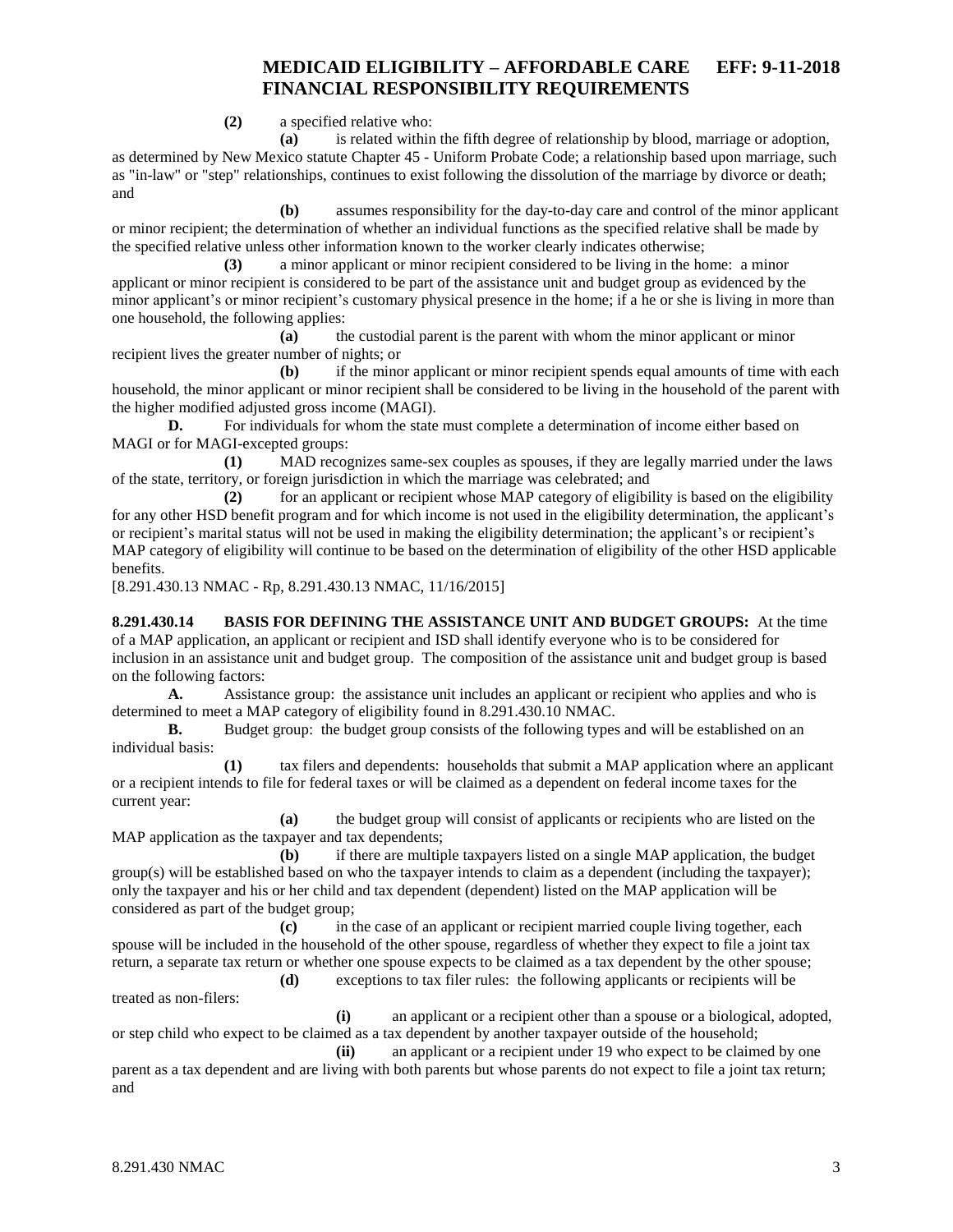**(iii)** an applicant or a recipient under 19 who expect to be claimed as a tax

**(2)** individuals who neither file a tax return nor are claimed as a tax dependent: in the case of applicants or recipients who do not expect to file a federal tax return and do not expect to be claimed as a tax dependent for the taxable year in which a MAP category of eligibility is being made, or meet an exception to tax filer requirements in Paragraph (1) of Subsection B of 8.291.430.14 NMAC, the budget group consists of the applicant or recipient and, if living with the applicant or recipient:

**(a)** the applicant's or recipient's spouse;

**(b)** the applicant's and recipient's natural, adopted and step children under the age

of 19; and

dependent by a non-custodial parent.

**(c)** in the case of applicants or recipients under the age of 19, the applicant's or

recipient's natural, adopted and step parents and natural, adoptive and step siblings under the age of 19. **(3)** households may submit a MAP application that includes both filer and non-filers as defined in Subsections A and B of 8.291.430.14 NMAC; the budget group(s) will be organized using the filer and

non-filer concepts, and eligibility will be established on an individual basis. [8.291.430.14 NMAC - Rp, 8.291.430.14 NMAC, 11/16/2015]

<span id="page-4-0"></span>**8.291.430.15 INCOME STANDARDS:** Verification of income, both earned and unearned, is mandatory for all MAP categories of ACA related eligibility. Verification methods can be found at 8.291.410 NMAC.

**A.** All income will be calculated as defined by Section 36B of the Federal Tax Code to produce a MAGI. This amount is compared to the FPL for the appropriate MAP category of eligibility and household size.

**B.** MAGI is calculated using the methodologies defined in Section 36B(d)(2)(B) of the Federal Tax Code, with the following exceptions:

**(1)** an amount received as a lump sum is counted as income only in the month received;

**(2)** scholarships, awards, or fellowship grants used for education purposes and not for living expenses are excluded from income;

**(3)** the following American Indian or Alaska native exceptions are excluded from income:

**(a)** distributions from Alaska native corporations and settlement trusts;

**(b)** distributions from any property held in trust, subject to federal restrictions, located within the most recent boundaries of a prior federal reservation, or otherwise under the supervision of the secretary of the interior;

**(c)** distributions and payments from rents, leases, rights of way, royalties, usage rights, or natural resource extraction and harvest from;

**(i)** rights of ownership or possession in any lands described in Subsection B of 8.291.430.15 NMAC; or

**(ii)** federally protected rights regarding off-reservation hunting, fishing, gathering, or usage of natural resources;

**(d)** distributions resulting from real property ownership interests related to natural resources and improvements;

**(i)** located on or near a reservation or within the most recent boundaries of a prior federal reservation; or

real property ownership interests.

**(ii)** resulting from the exercise of federally-protected rights relating to such

payments resulting from ownership interests in or usage rights to items that have unique religious, spiritual, traditional, or cultural significance or rights that support subsistence or a traditional lifestyle according to applicable tribal law or custom; and

**(f)** student financial assistance provided under the bureau of Indian affairs education programs.

**C.** Certain income of children and tax dependents: The following are not included in household income:

**(1)** The MAGI-based income of an applicant or recipient who is included in the household of his or her natural, adopted, or step parent and who is not expected to be required to file a tax return under Section  $6012(a)(1)$  of the Internal Revenue Code for the taxable year in which a MAP category of eligibility is being determined, is not included in household income whether or not the applicant or recipient files a tax return.

**(2)** The MAGI-based income of an applicant's or recipient's dependent who is not expected to be required to file a tax return under Section  $6012(a)(1)$  of the Internal Revenue Code for the taxable year in